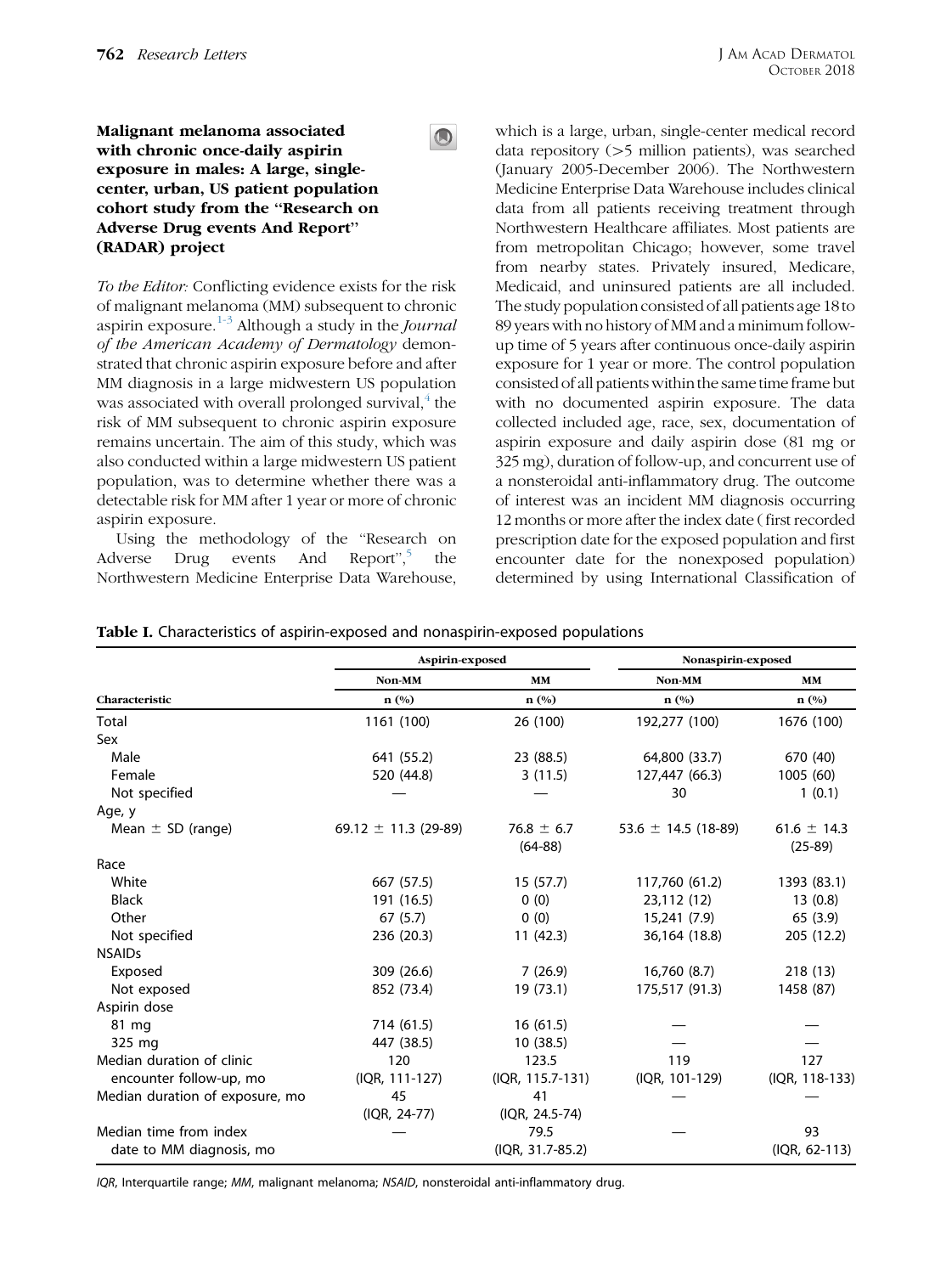<span id="page-1-0"></span>Table II. Crude and adjusted relative risk by sex

| Reference | MМ                          |
|-----------|-----------------------------|
|           |                             |
| 1         | 2.54 (95% Cl. 1.73-3.74):   |
|           | P < .0001                   |
| 1         | 1.48 (95% CI, 1.01-2.18);   |
|           | $P = 0.046$                 |
|           |                             |
|           | 3.38 (95% CI, 2.25-5.09);   |
|           | P < .0001                   |
|           | 1.83 (95% CI, 1.22-2.76);   |
|           | $P = 0.004$                 |
|           |                             |
|           | $0.73$ (95% CI, 0.24-2.27); |
|           | $P = .590$                  |
|           | 0.53 (95% CI, 0.17-1.63);   |
|           | $P = .266$                  |
|           |                             |

Relative risk adjusted for age, race, sex, and concurrent exposure to a nonsteroidal anti-inflammatory drug.

CI, Confidence interval; MM, malignant melanoma; RR, relative risk.

Diseases, Ninth Revision, codes 172.0 to 172.9 and International Classification of Diseases, Tenth Revision, codes C43.0 to C43.9.

Relative risk for MM after aspirin exposure was determined by logistic regression analysis with a 95% confidence interval.

Patient characteristics are shown in [Table I.](#page-0-0)

For the study population as a whole, there was a significant association between aspirin exposure and subsequent diagnosis of MM, but after stratification by sex, a significant association was present only for males and not for females (Table II). No dose-response relationship was evident.

The findings of this study suggest that chronic once-daily aspirin exposure is associated with an overall increased risk for development of MM and that the risk is dose independent. Importantly, in contrast to the findings of some other reports, $1-3$ these findings demonstrate an increased risk for development of MM in males. These inconsistent results might be explained in part by the limitations of pharmacoepidemiologic research, including differences in study design, duration of drug exposure, duration of follow-up, dose-response relationship, and assessment of patient compliance with adherence to drug administration.<sup>[6](#page-2-0)</sup>

Limitations of this study include the inability to verify both patient adherence to a daily aspirin regimen and assignment of diagnostic codes. Moreover, other relevant MM risk factors, such as history of sun exposure and skin phototype, were not collected. Strengths of this study include the large cohort size; representation across age, sex, and race; and a multiyear follow-up period.

Although the mechanism for these findings is unclear, given the potential clinical impact, further exploration of the risk related to chronic, once-daily aspirin exposure and subsequent diagnosis of melanoma is warranted.

- Kelsey A. Orrell, MB BCh BAO, $^a$  Ahuva D. Cices,  $MD<sub>i</sub><sup>a</sup> Nicholas Guido, MD<sub>i</sub><sup>a</sup> Sara Majewski, BS<sub>i</sub><sup>a</sup>$ Erin Ibler, MD,<sup> $a$ </sup> Thy Huynh, MD, $a$  Stephanie M. Rangel, PhD,<sup>a</sup> Anne E. Laumann, MBBChB, MRCP  $(UK)$ ,<sup>a</sup> Mary C. Martini, MD,<sup>a</sup> Alfred W. Rademaker, PhD, $^{b,c}$  Dennis P. West, PhD, $^{a,c}$  and Beatrice Nardone, MD,  $PbD<sup>a</sup>$
- Department of Dermatology<sup>a</sup> and Department of Preventive Medicine, Feinberg School of Medicine, $<sup>b</sup>$  and Robert H. Lurie Comprehensive</sup> Cancer Center, Northwestern University, Chi $cago, Illinois<sup>c</sup>$
- Dr Orrell and Dr Cices contributed equally to this work.
- Funding sources: Northwestern Medicine Enterprise Data Warehouse is supported by the National Institutes of Health's National Center for Advancing Translational Sciences ( grant no. UL1TR001422).

Conflicts of interest: None disclosed.

- The content is solely the responsibility of the authors and does not necessarily represent the official views of the National Institutes of Health.
- Correspondence to: Beatrice Nardone, MD, PhD, Department of Dermatology, Northwestern University, 676 N Saint Clair St, Suite 1600, Chicago, IL 60611

E-mail: [b-nardone@northwestern.edu](mailto:luciasem@health.usf.edu)

## **REFERENCES**

- 1. [Curiel-Lewandrowski C, Nijsten T, Gomez ML, Hollestein LM,](http://refhub.elsevier.com/S0190-9622(18)30485-7/sref1) [Atkins MB, Stern RS. Long-term use of nonsteroidal](http://refhub.elsevier.com/S0190-9622(18)30485-7/sref1) [anti-inflammatory drugs decreases the risk of cutaneous](http://refhub.elsevier.com/S0190-9622(18)30485-7/sref1) [melanoma: results of a United States case-control study.](http://refhub.elsevier.com/S0190-9622(18)30485-7/sref1) J Invest Dermatol[. 2011;131:1460-1468.](http://refhub.elsevier.com/S0190-9622(18)30485-7/sref1)
- 2. [Gamba CA, Swetter SM, Stefanick ML, et al. Aspirin is](http://refhub.elsevier.com/S0190-9622(18)30485-7/sref2) [associated with lower melanoma risk among postmenopausal](http://refhub.elsevier.com/S0190-9622(18)30485-7/sref2) [Caucasian women: the Women's Health Initiative.](http://refhub.elsevier.com/S0190-9622(18)30485-7/sref2) Cancer. [2013;119:1562-1569.](http://refhub.elsevier.com/S0190-9622(18)30485-7/sref2)
- 3. [Jeter JM, Han J, Martinez ME, Alberts DS, Qureshi AA,](http://refhub.elsevier.com/S0190-9622(18)30485-7/sref3) [Feskanich D. Non-steroidal anti-inflammatory drugs, acetamin](http://refhub.elsevier.com/S0190-9622(18)30485-7/sref3)[ophen, and risk of skin cancer in the Nurses' Health Study.](http://refhub.elsevier.com/S0190-9622(18)30485-7/sref3) [Cancer Causes Control](http://refhub.elsevier.com/S0190-9622(18)30485-7/sref3). 2012;23:1451-1461.
- 4. Rachidi S, Wallace K, Li H, Lautenschlaeger T, Li Z. Postdiagnosis aspirin use and overall survival in patients with melanoma. J Am Acad Dermatol. 2018. [https:](https://doi.org/10.1016/j.jaad.2017.12.076) [//doi.org/10.1016/j.jaad.2017.12.076.](https://doi.org/10.1016/j.jaad.2017.12.076) pii: S0190-9622(18) 30019-7. [Epub ahead of print].